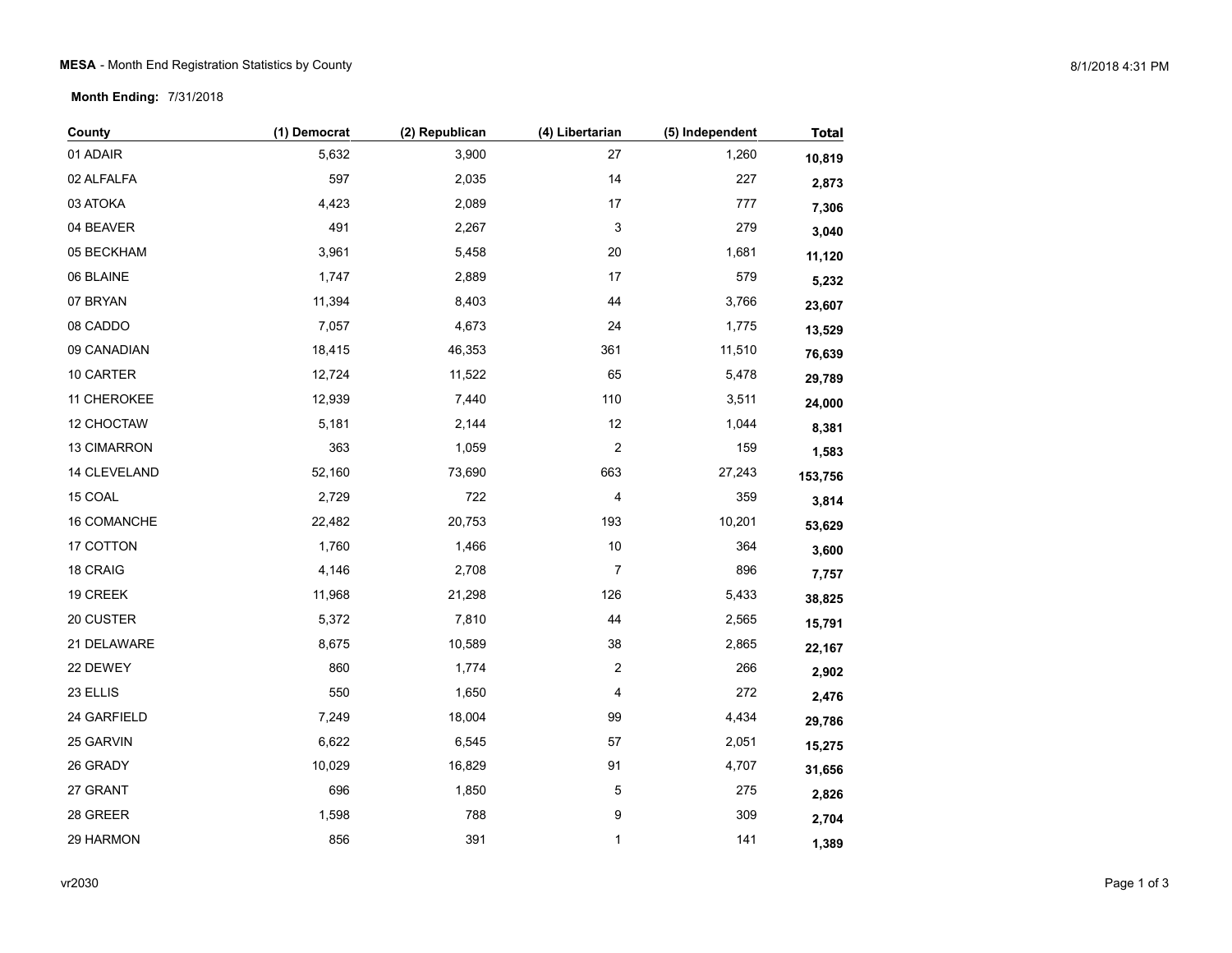**Month Ending:** 7/31/2018

| County              | (1) Democrat | (2) Republican | (4) Libertarian         | (5) Independent | <b>Total</b> |
|---------------------|--------------|----------------|-------------------------|-----------------|--------------|
| 30 HARPER           | 486          | 1,281          | $\overline{c}$          | 183             | 1,952        |
| 31 HASKELL          | 4,561        | 1,745          | $10$                    | 505             | 6,821        |
| 32 HUGHES           | 4,005        | 1,881          | 13                      | 840             | 6,739        |
| 33 JACKSON          | 4,089        | 5,643          | 47                      | 1,601           | 11,380       |
| 34 JEFFERSON        | 1,754        | 1,158          | 6                       | 472             | 3,390        |
| 35 JOHNSTON         | 3,361        | 1,812          | 15                      | 702             | 5,890        |
| <b>36 KAY</b>       | 7,108        | 13,017         | 79                      | 3,631           | 23,835       |
| 37 KINGFISHER       | 1,752        | 5,577          | $17$                    | 681             | 8,027        |
| 38 KIOWA            | 2,415        | 1,858          | 8                       | 514             | 4,795        |
| 39 LATIMER          | 4,129        | 1,324          | $\overline{\mathbf{c}}$ | 562             | 6,017        |
| 40 LEFLORE          | 14,153       | 8,342          | 46                      | 4,207           | 26,748       |
| 41 LINCOLN          | 6,197        | 10,252         | 72                      | 2,572           | 19,093       |
| 42 LOGAN            | 6,899        | 15,689         | 100                     | 3,854           | 26,542       |
| 43 LOVE             | 3,235        | 1,790          | 14                      | 1,008           | 6,047        |
| 44 MCCLAIN          | 6,979        | 13,041         | 65                      | 3,210           | 23,295       |
| <b>45 MCCURTAIN</b> | 10,021       | 3,837          | 19                      | 1,480           | 15,357       |
| 46 MCINTOSH         | 6,964        | 3,361          | $18$                    | 1,222           | 11,565       |
| 47 MAJOR            | 673          | 3,244          | 11                      | 322             | 4,250        |
| 48 MARSHALL         | 3,785        | 3,056          | 13                      | 1,243           | 8,097        |
| 49 MAYES            | 9,353        | 9,571          | 51                      | 2,747           | 21,722       |
| 50 MURRAY           | 4,369        | 2,345          | 25                      | 838             | 7,577        |
| 51 MUSKOGEE         | 19,662       | 11,692         | 80                      | 5,319           | 36,753       |
| 52 NOBLE            | 1,919        | 3,694          | 18                      | 670             | 6,301        |
| 53 NOWATA           | 2,416        | 2,763          | 18                      | 785             | 5,982        |
| 54 OKFUSKEE         | 3,107        | 1,964          | 16                      | 682             | 5,769        |
| 55 OKLAHOMA         | 149,662      | 176,630        | 1,652                   | 70,833          | 398,777      |
| 56 OKMULGEE         | 10,171       | 6,983          | 49                      | 2,607           | 19,810       |
| 57 OSAGE            | 10,889       | 11,848         | 77                      | 3,449           | 26,263       |
| 58 OTTAWA           | 7,674        | 5,900          | 31                      | 2,852           | 16,457       |